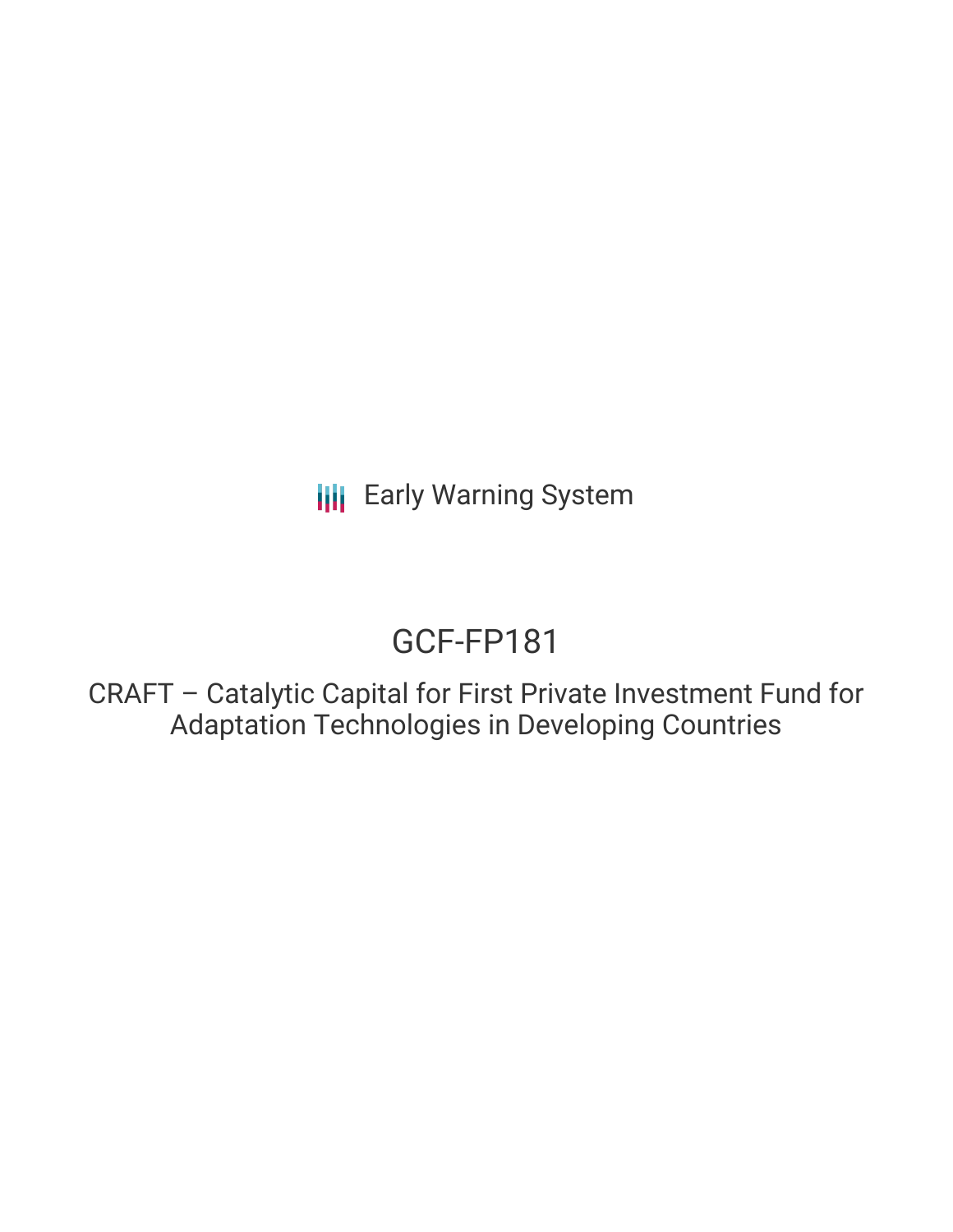

Ш

Early Warning System CRAFT – Catalytic Capital for First Private Investment Fund for Adaptation Technologies in

#### **Quick Facts**

Developing Countries

| Bahamas, Brazil, Mexico, Rwanda, South Africa, Trinidad and Tobago                  |
|-------------------------------------------------------------------------------------|
| Green Climate Fund (GCF)                                                            |
| Approved                                                                            |
|                                                                                     |
| 2021-10-07                                                                          |
| Pegasus Capital Advisors LP (Pegasus)                                               |
| Climate and Environment, Education and Health, Infrastructure, Water and Sanitation |
| Equity                                                                              |
| $$100.00$ million                                                                   |
| \$400.00 million                                                                    |
|                                                                                     |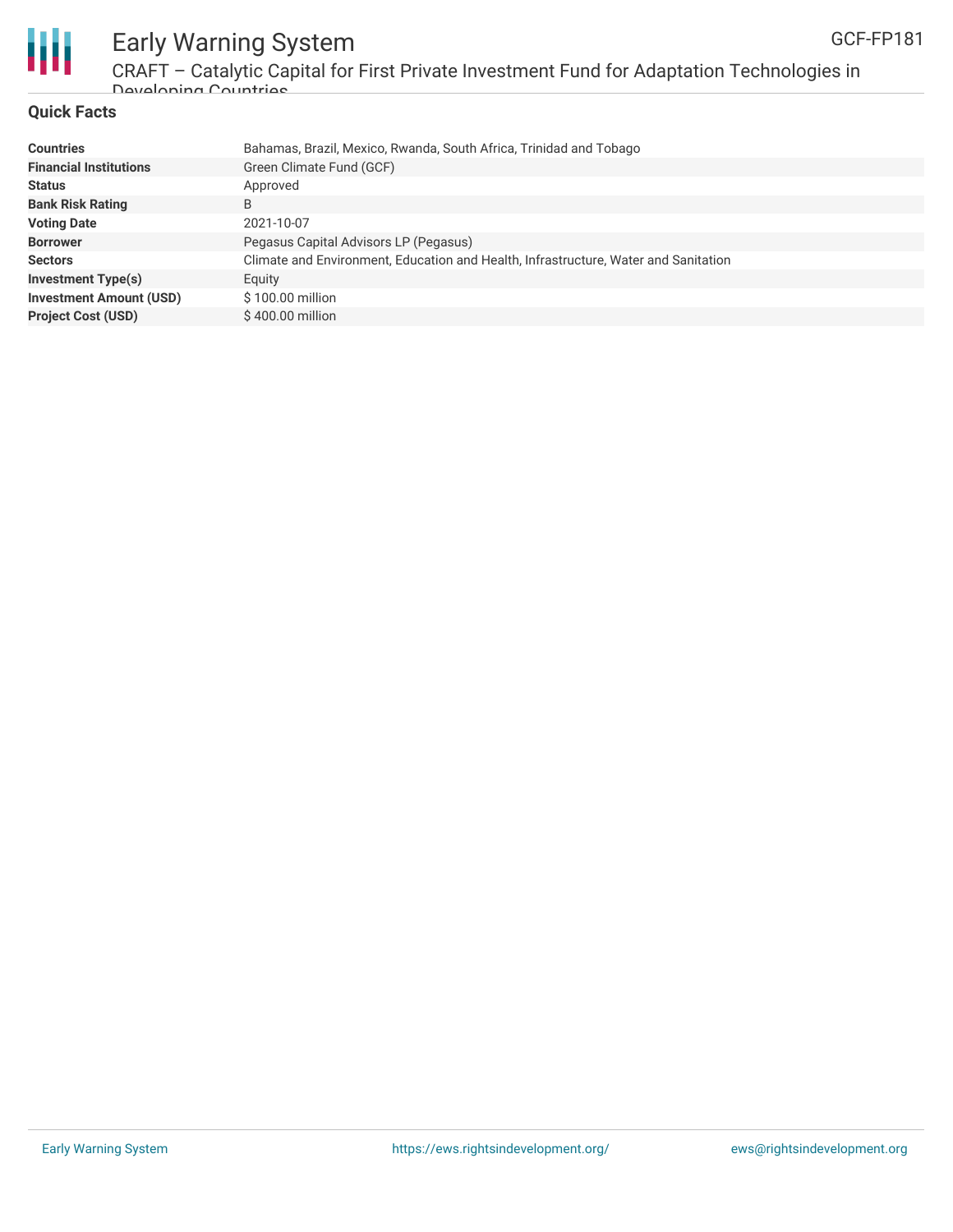

## **Project Description**

This Funding Proposal recommends that GCF commit up to \$100 million of catalytic capital to scale-up ambition in adaptation finance by catalyzing the Climate Resilience and Adaptation Finance and Technology-transfer facility ("CRAFT" or the "Fund"), the first private investment fund for climate resilience and adaptation. CRAFT addresses the "Adaptation Gap" by mobilizing capital to scale up technologies for climate resilience and adaptation and applying them in developing countries using a southsouth technology transfer mechanism. CRAFT employs an innovative blended finance structure, including a Junior concessional layer that mitigates downside risk for Senior non-concessional investors.

Having achieved first close in 2019 with a combination of public, private, and philanthropic investors, CRAFT has been securing additional Junior and Senior capital, but its mobilization has been impacted by the effects of COVID19. CRAFT has mobilized over \$125 million of public, private, and philanthropic investor commitments into the Fund and \$108 million of nonconcessional capital into CRAFT's first investment. GCF's catalytic capital would help to scale investment into private sector adaptation in developing countries by mobilizing up to \$136 of additional Senior nonconcessional capital.

The Fund has identified multiple market segments and technologies, products, and services to manage climate variability and weather volatility, reduce physical disruption and damage from climate extremes, and reduce resource scarcity (particularly water and food). A \$100 million commitment of catalytic capital from GCF would allow CRAFT to scale-up ambition in adaptation finance and accelerate development, application, and transfer of critical private sector adaptation and climate resilience technologies in developing countries, particularly in the context of promoting green recovery from COVID-19. GCF's finance could mobilize capital in two ways: 1) encourage up to \$136 million of additional Senior capital at the fund level to scale up CRAFT to its maximum size of \$400 million and 2) unlock \$800 million or more in co-financing at the portfolio company level. It is expected that GCF's engagement and expertise would accelerate CRAFT's impact by aligning its investments and applications with developing countries' national climate action plans and accelerating the scaling up of adaptation and climate resilience technologies and solutions.

CRAFT is focused on developing countries in which private capital mobilization is broadly more challenging. These challenges are exacerbated by COVID-19, which has increased potential investors' perceived risk of new investment strategies, particularly those aimed at developing countries. GCF's catalytic capital commitment mobilizes capital by overcoming that perceived risk, enabling CRAFT to achieve substantially greater mobilization and impact in the postCOVID-19 environment. In addition, COVID-19 has had dramatic human health impacts and increased the fragility of society and the economy, particularly in the most vulnerable developing countries, further increasing the strain on global systems that are already susceptible to the physical risks and impacts of climate change. Additional analysis on COVID19 and its link to climate resilience can be found here.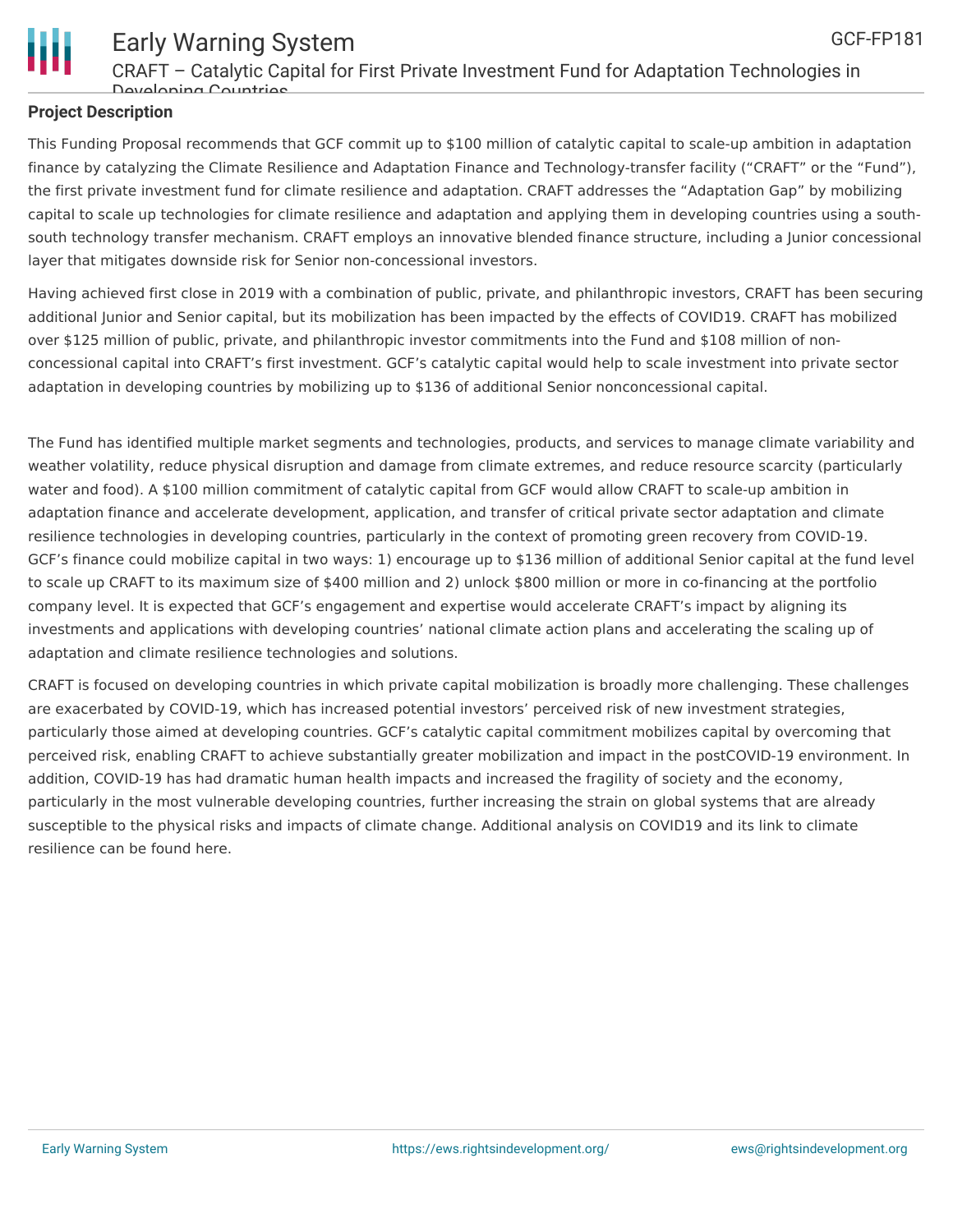



## Early Warning System

CRAFT – Catalytic Capital for First Private Investment Fund for Adaptation Technologies in Developing Countries

### **Investment Description**

• Green Climate Fund (GCF)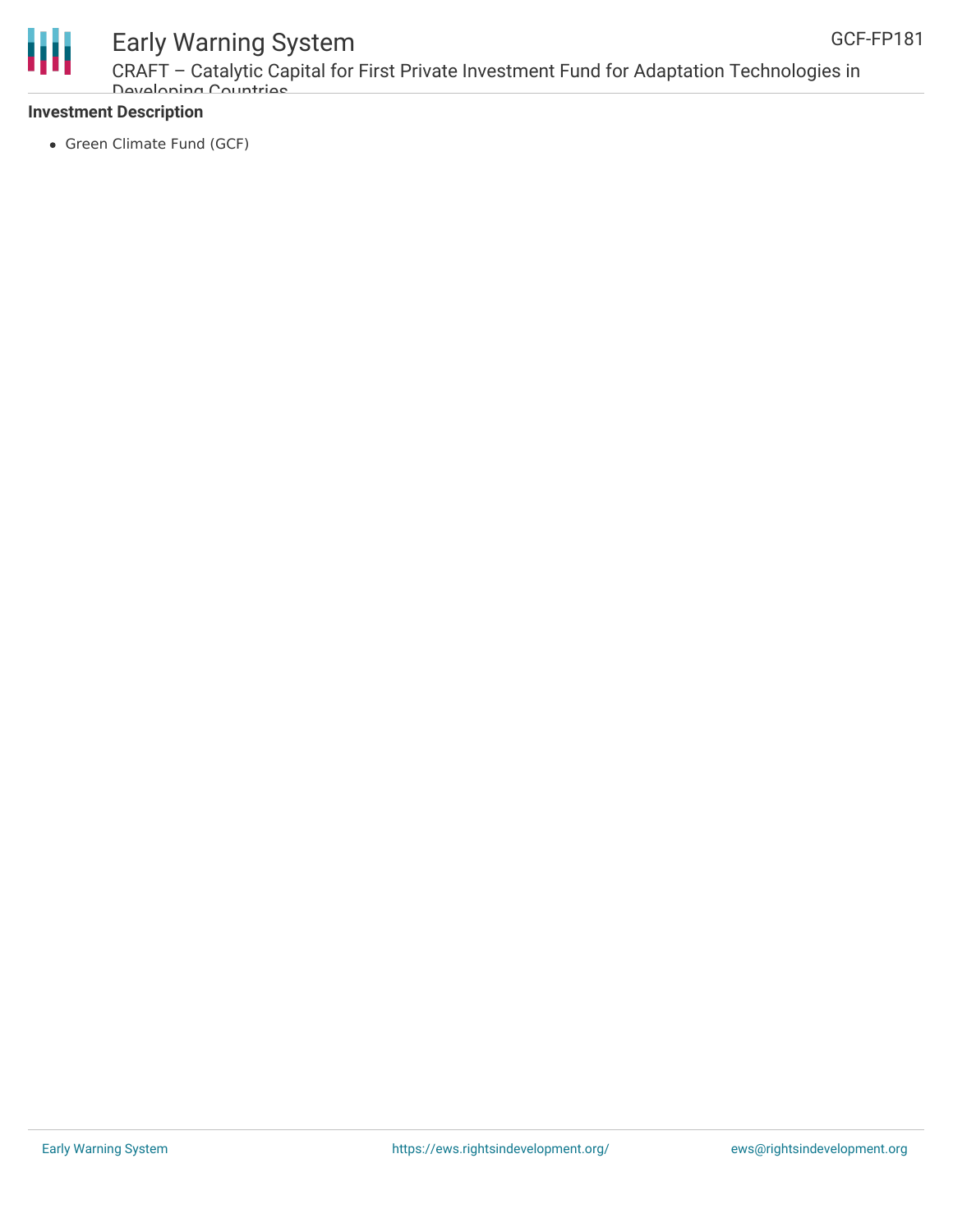



# Early Warning System

CRAFT – Catalytic Capital for First Private Investment Fund for Adaptation Technologies in Developing Countries

### **Contact Information**

GCF CONTACTS

General media inquiries

**GCF Communications** PHONE +82 32 4458 6338 (KST) SEND [E-MAIL](mailto:communications@gcfund.org)

Request for information

**GCF Information Disclosure** REQUEST [INFORMATION](https://www.greenclimate.fund/about/disclosure/form) ABOUT THIS PROJECT

Additionally, if information requested is denied, an appeal can be filed to the Information Appeals Panel: [iap@gcfund.org.](mailto:iap@gcfund.org) You can learn more about the Information Appeals Panel at: <https://www.greenclimate.fund/about/disclosure/appeals>**.**

### **ACCOUNTABILITY MECHANISM OF GREEN CLIMATE FUND**

The Independent Redress Mechanism (IRM) addresses complaints by people who believe they are negatively affected or may be affected by projects or programmes funded by the Green Climate Fund (GCF). The complainant can raise issues related to any of GCF's policies and procedures, including those relating to social and environmental issues, indigenous peoples, gender, and information disclosure, among others. If you submit a complaint to the IRM, it may seek to address the issues raised by facilitating problem solving or conducting a [compliance](https://irm.greenclimate.fund/about-the-irm/how-we-work) process. You can learn more about the Independent Redress Mechanism and how to file a complaint at <https://irm.greenclimate.fund/>.

You can access a video about the IRM (English) at: <https://youtu.be/1LanbriVhfs>.

A brochure about the IRM can be accessed in English, French, Spanish, Portuguese, Arabic, Mandarin, Mongolian, Vietnamese, Russian, Ukrainian, Korean, German, and Kiswahili at: <https://irm.greenclimate.fund/>.